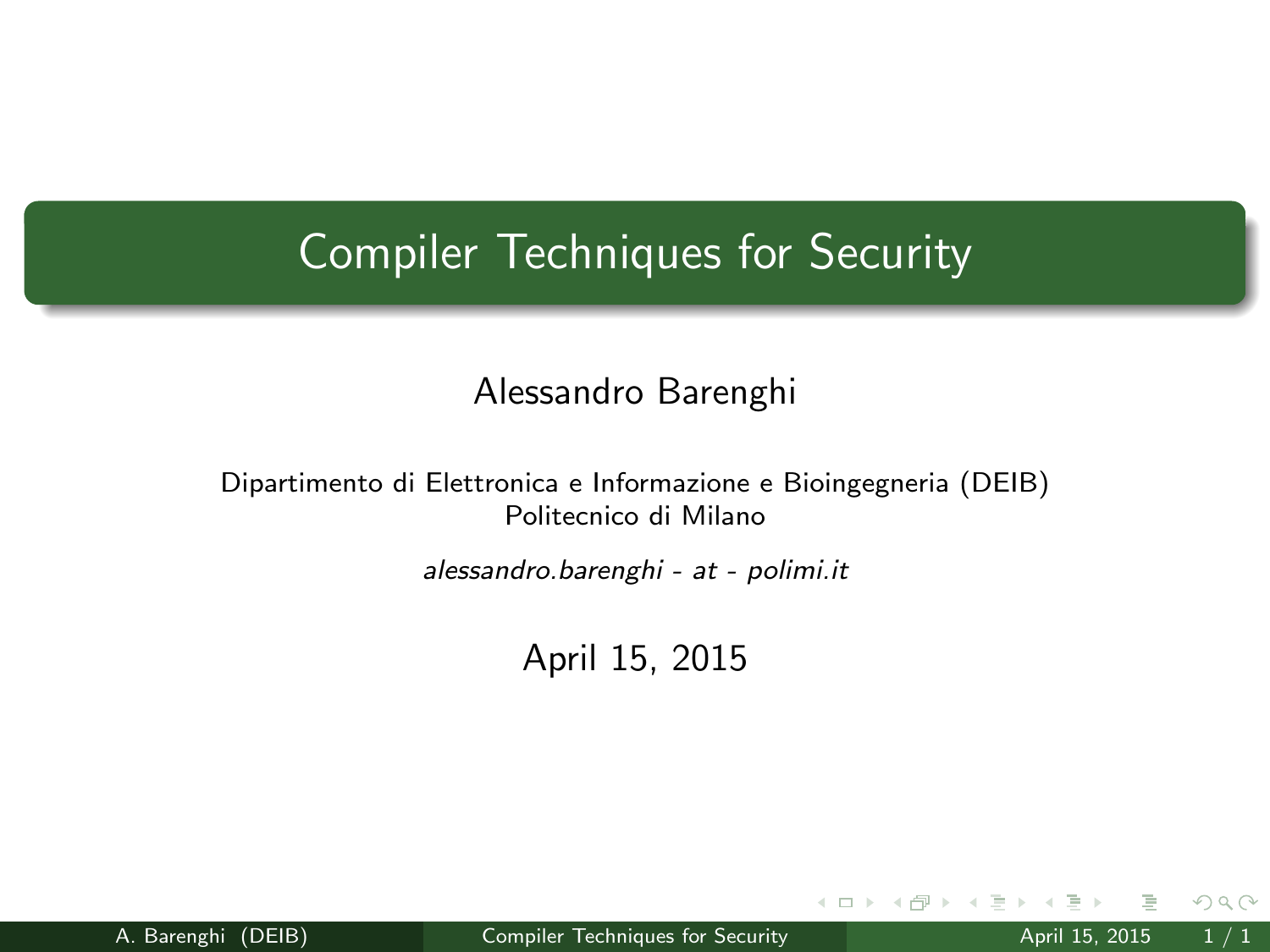#### Lesson contents

- The typical use of a compiler is to translate high level code  $\rightarrow$ machine executable code
- To this end, the compiler employs frameworks to systematically analyze the code
- One of the most employed ones is DataFlow Analysis, which you have already seen
- DataFlow Analysis (DFA) can be exploited to detect at compile time security vulnerabilities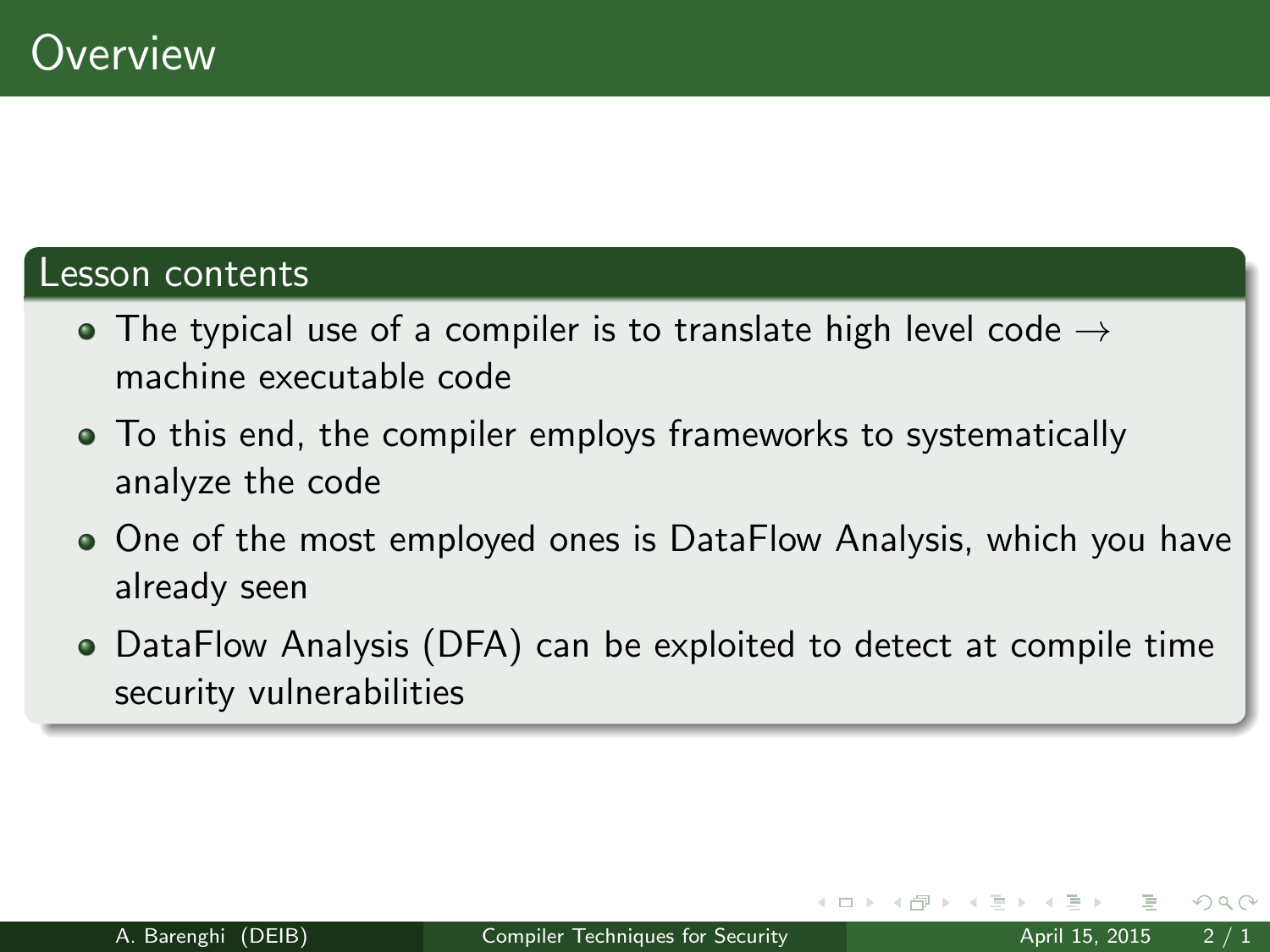#### Common attacks

- In this lesson we will tackle security issues with symmetric cryptographic algorithms
- Such algorithms mix together the known input (plaintext) and a secret key to yield a non intelligible ciphertext
- It is unfeasible to retrieve the key from plaintexts and ciphertexts only
- Common attacks to these algorithms try to break them "at-the-ends" i.e. only employing the mathematical structure of the algorithm
- Side Channel Attacks (SCAs) take into account the fact that the algorithms are actually run on a device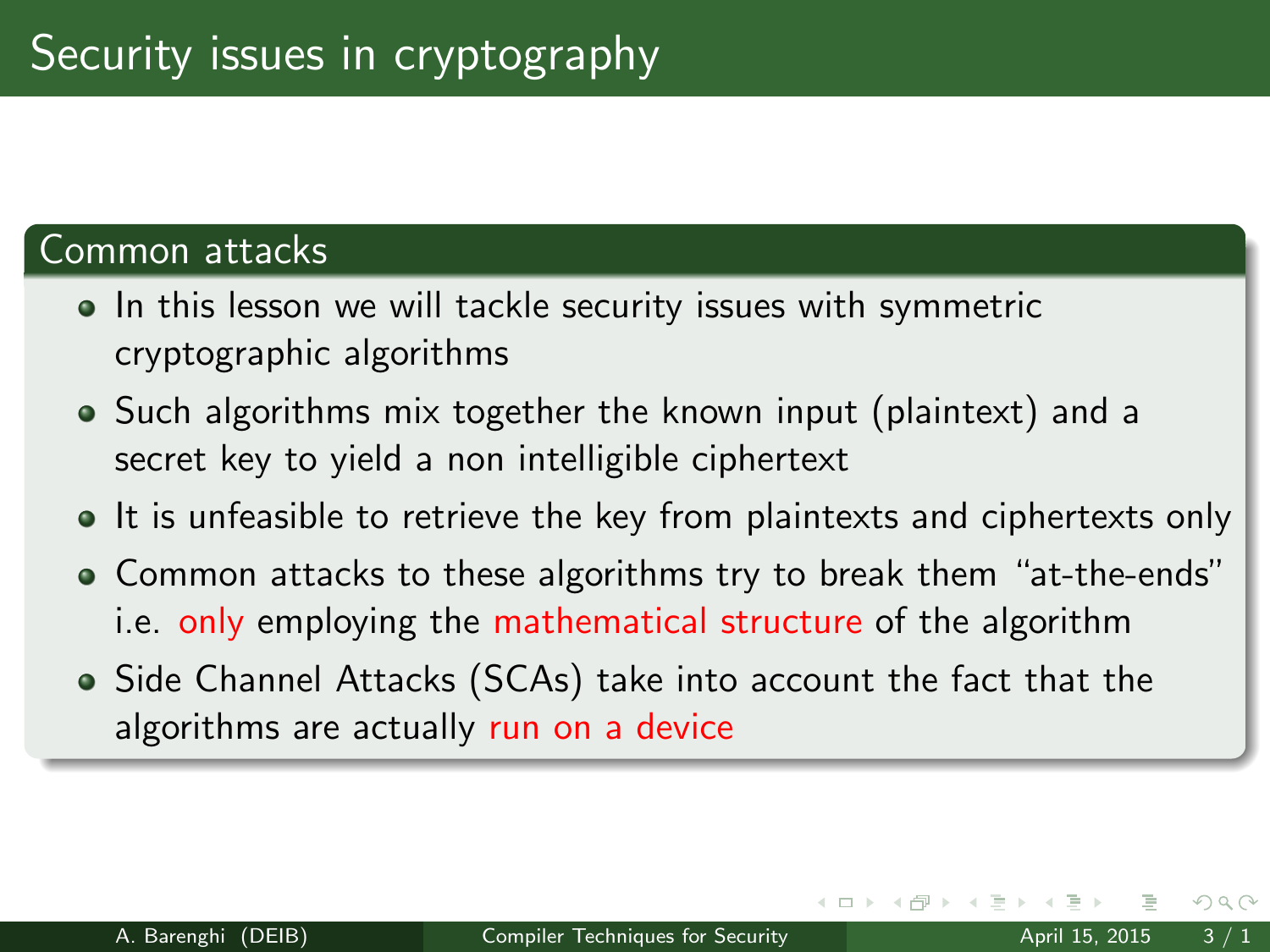#### Taxonomy

Side Channel Attacks (SCAs) are split into two categories:

- Passive SCAs: These attacks rely on observing the device during its regular functioning, recording environmental parameters
	- The correlation between the recorded parameter and the values being computed is exploited
- Typical environmental parameters: power consumption, EM emissions
- Active SCAs: These attacks disturb the correct execution of a cipher, leading to an erroneous result.
	- The correlation between a correct and a wrong ctx, or the fact itself that the computation failed are exploited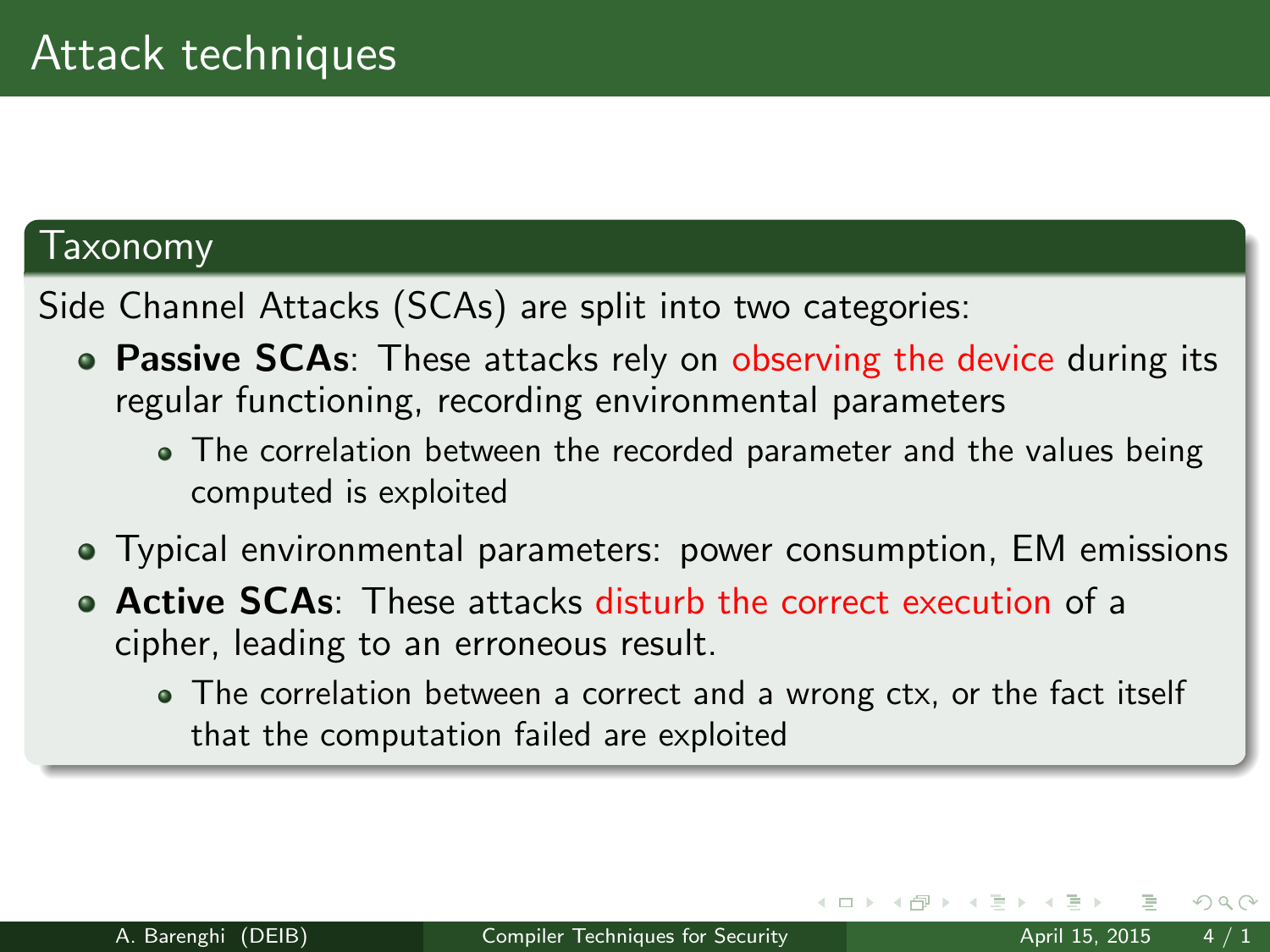# Attack techniques

### Passive SCAs

- We will use as a case study the power consumption side channel
- Key idea: the power consumption of a computing device depends on the values being computed
- The same ideas can be applied to other different side channels, with the proper adaptations
- The information leaked on the side channel can be exploited with different methods:
	- Simple Power Analysis (SPA): The attacker exploits the key-dependencies in the control flow of the algorithm
	- Differential Power Analysis (DPA) and derivates: The attacker exploits the key-dependencies in the data flow of the algorithm
- Both methods rely on measuring the power consumption of the device during a cipher computation

イロト イ母ト イヨト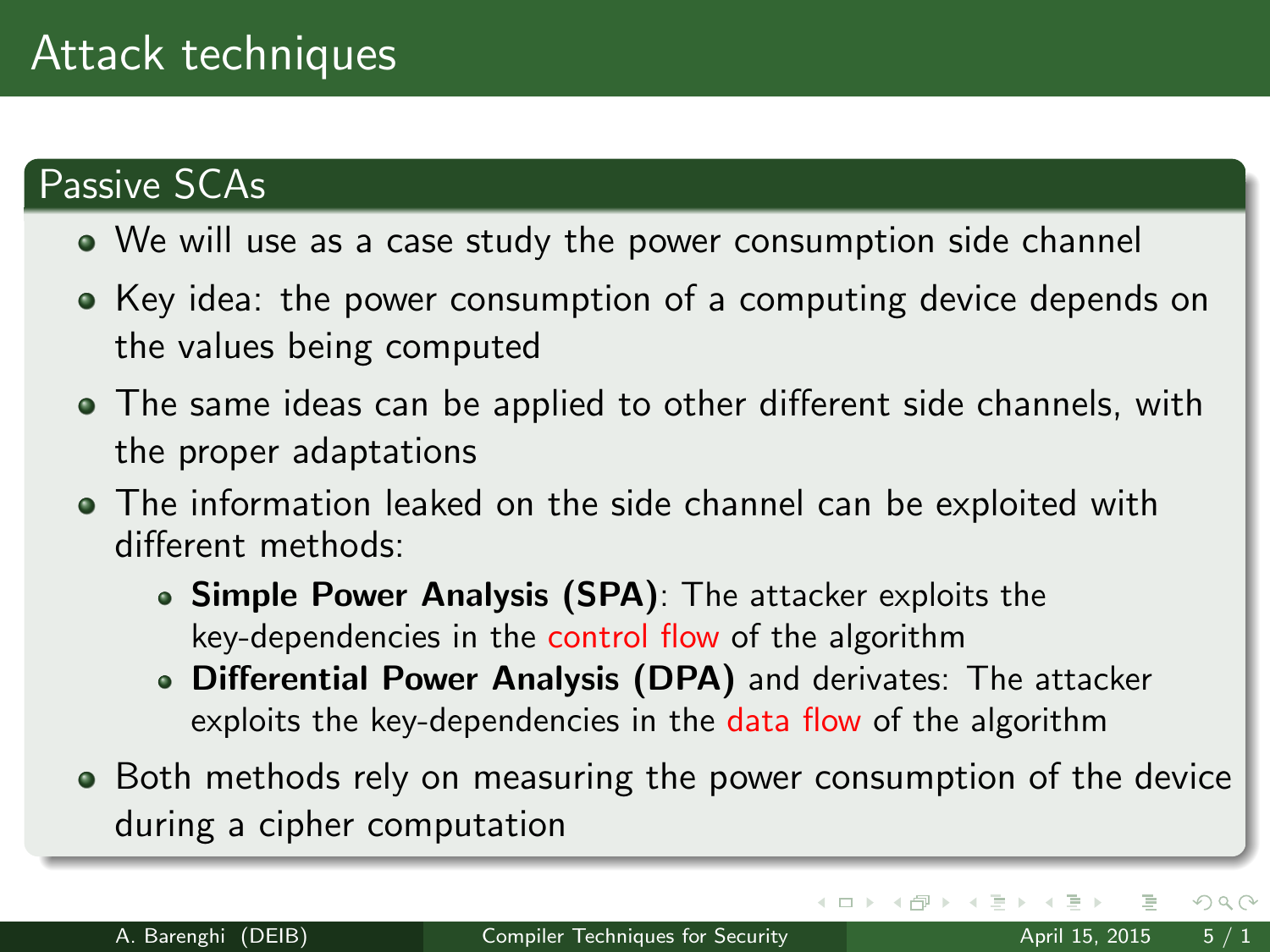### General Workflow

- To perform Differential Power Analysis (and derived ones) we focus on data-dependent power consumption variations
- The first step is to measure the side-channel while a computational operation involving a small part of the key is performed
- The attacker separately makes an hypothesis on the value of the measurement, guessing the value of the part of the key (i.e. one hypothesis per possible value)
- The attacker checks which hypothesis predicts correctly the measurement and obtains the key part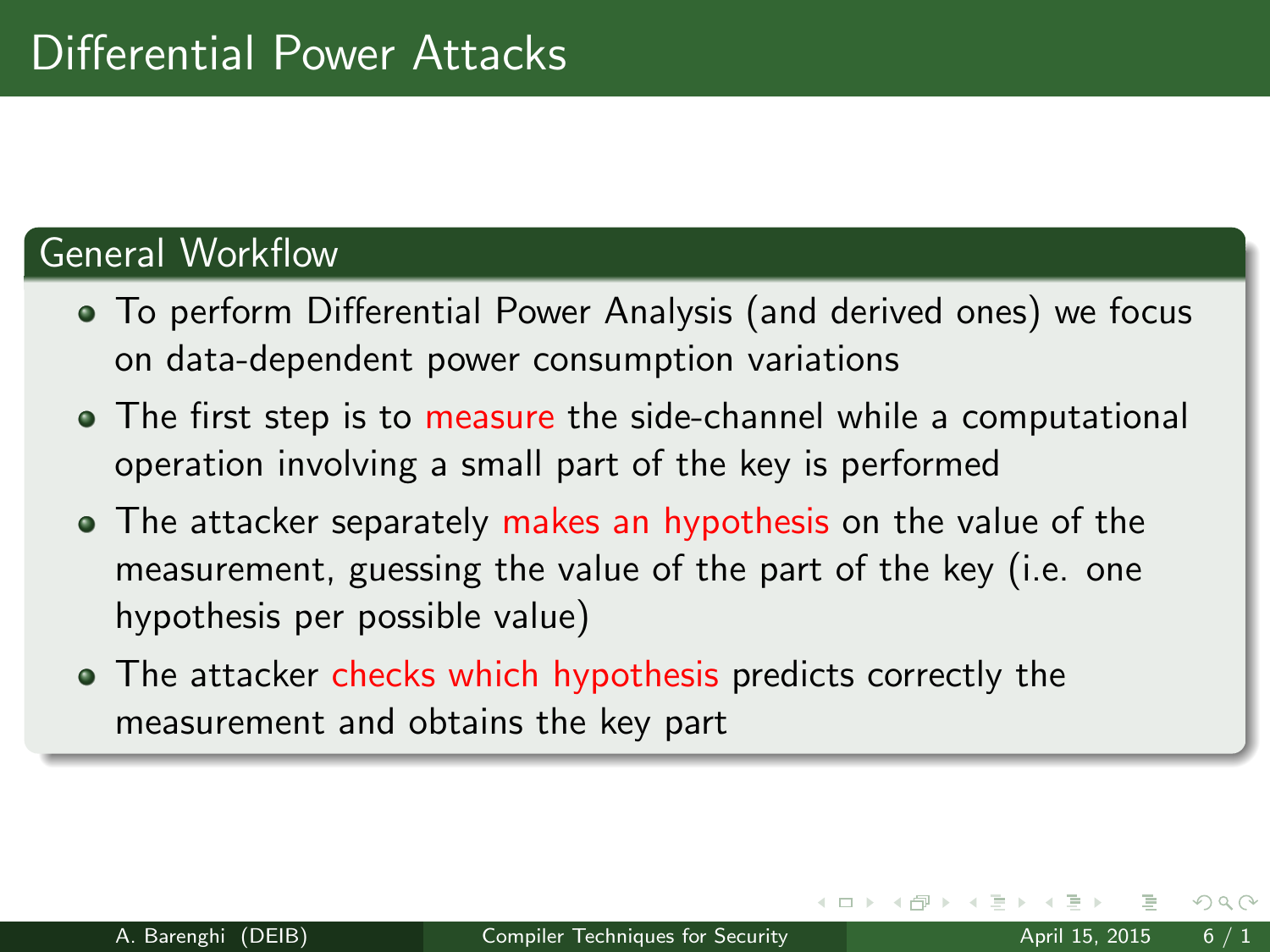### Simplifying assumptions

- We will, at first, do some simplifying assumptions for clarity's sake
- In practice, there is a way to deal with them all
- Assume thus that :
	- **4** Perfectly Timed We know exactly the time instant when every operation of the cipher is performed
	- **2** Noise Free We are able to measure perfectly the power consumption of the portion of the device performing the actual encryption
	- **3 White Box** We know perfectly the implementation, down to the single logic gate/assembly instruction level.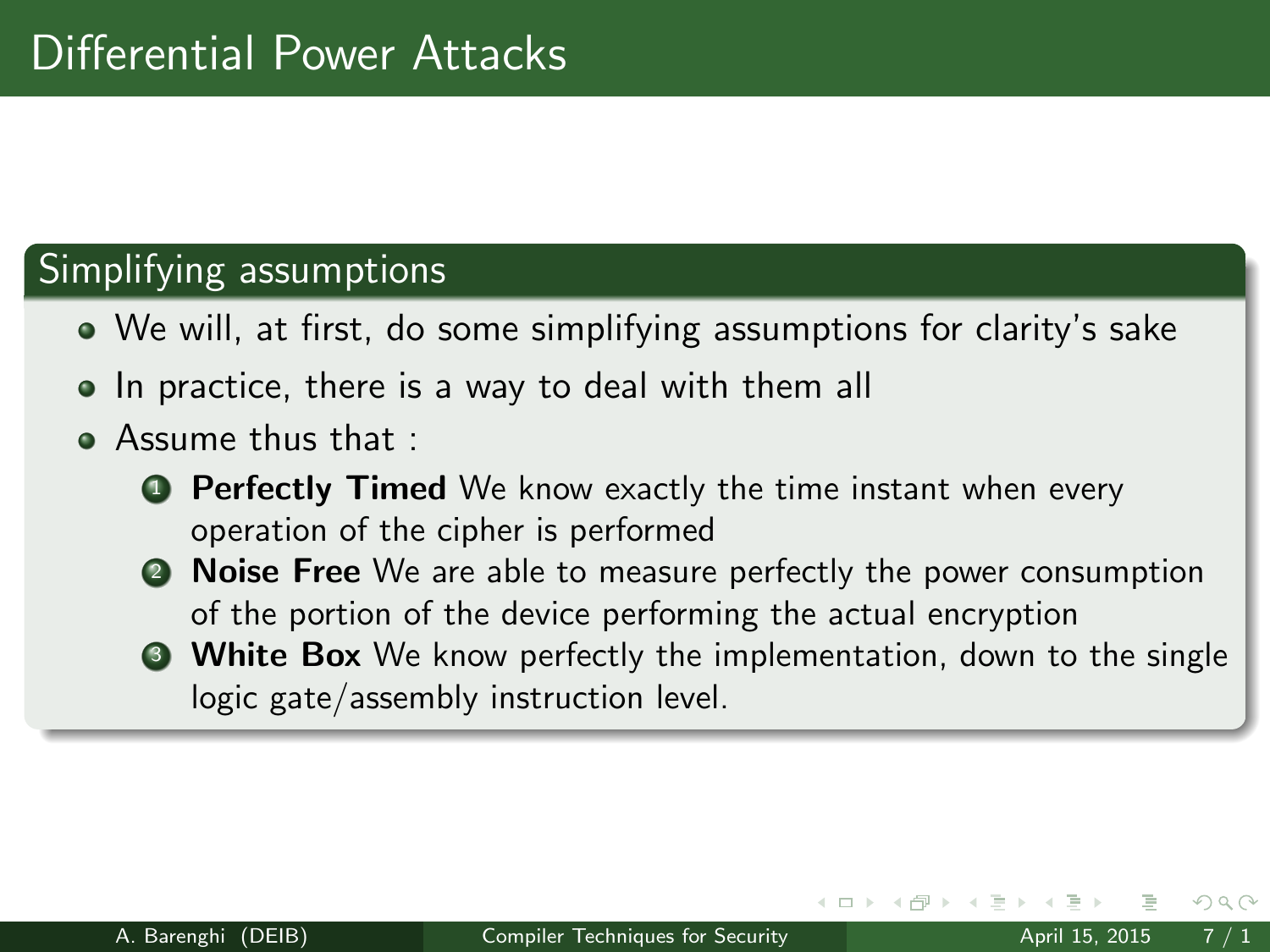### Differential Power Attack workflow



 $\equiv$ 

 $\sim$  40

イロト イ母ト イヨト

 $2Q$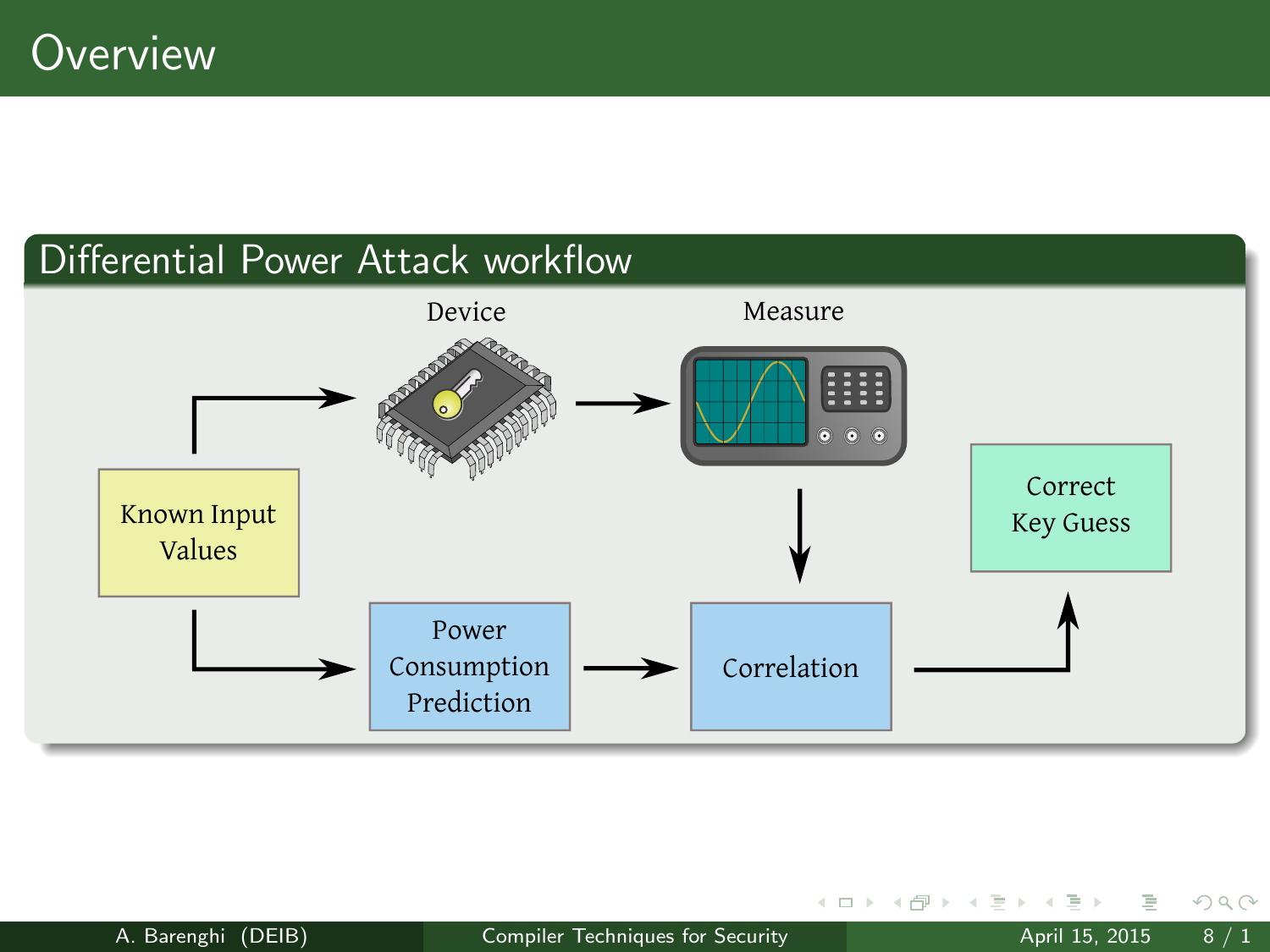### Predicting the power consumption

- The only way for an attacker to predict the data dependent part of the power consumption is to know the computed data
- The attacker does not know the secret key, he's forced to guess its value, but this would imply a full-scale bruteforce attack
- Key Idea: the secret key is directly employed through small independent computations (f.i. bitwise XORs)
- Model only a small part of the key-involving operations, say, 8 bits
- Compute a hypothetical value for the data depending on the guessed 8-bit key value and the known input to the device
- The result is a list of 8-bit hypothetical values, each one relying on a different key guess

4 **D** F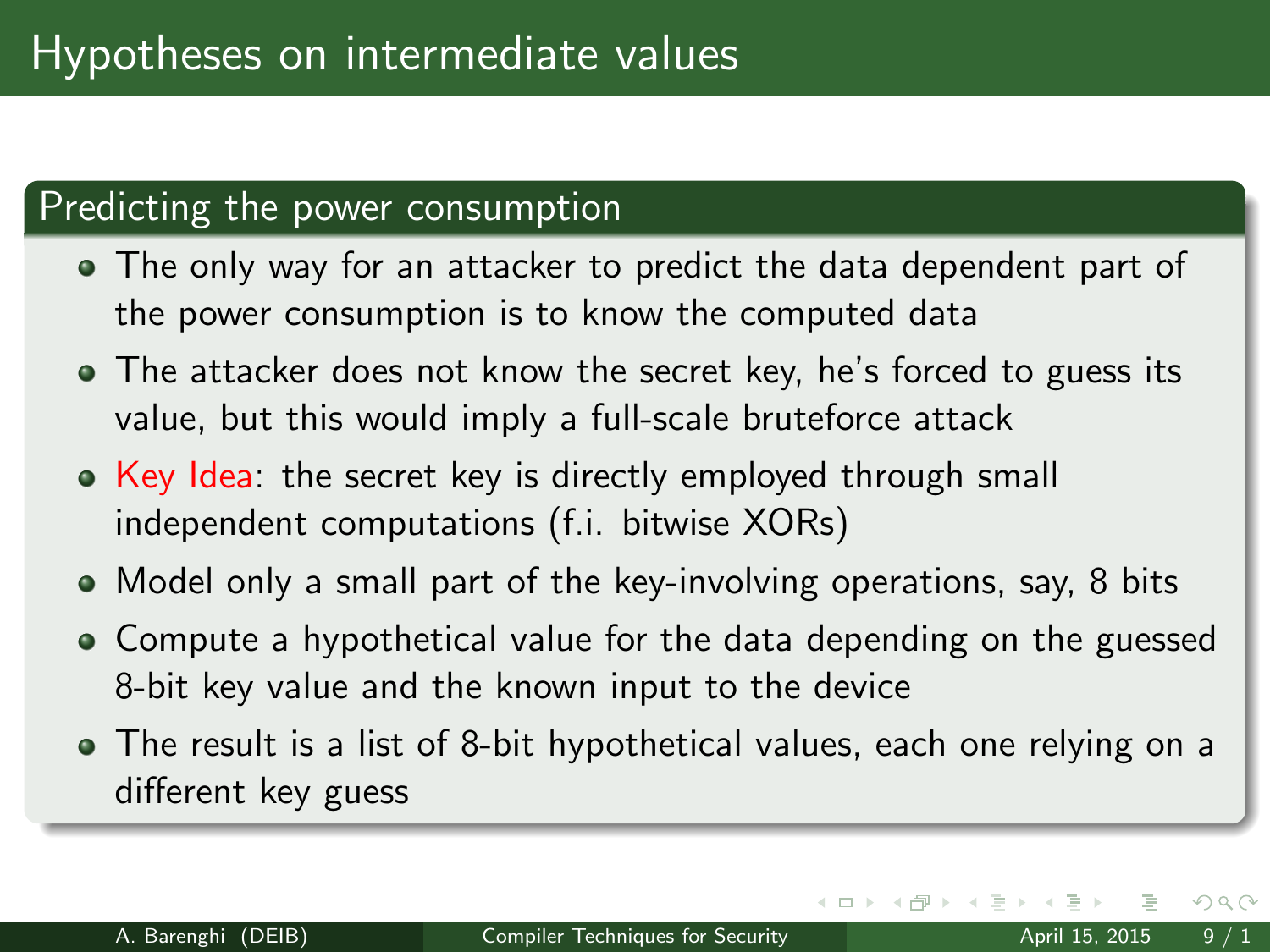

イロト イ母 トイラト イラト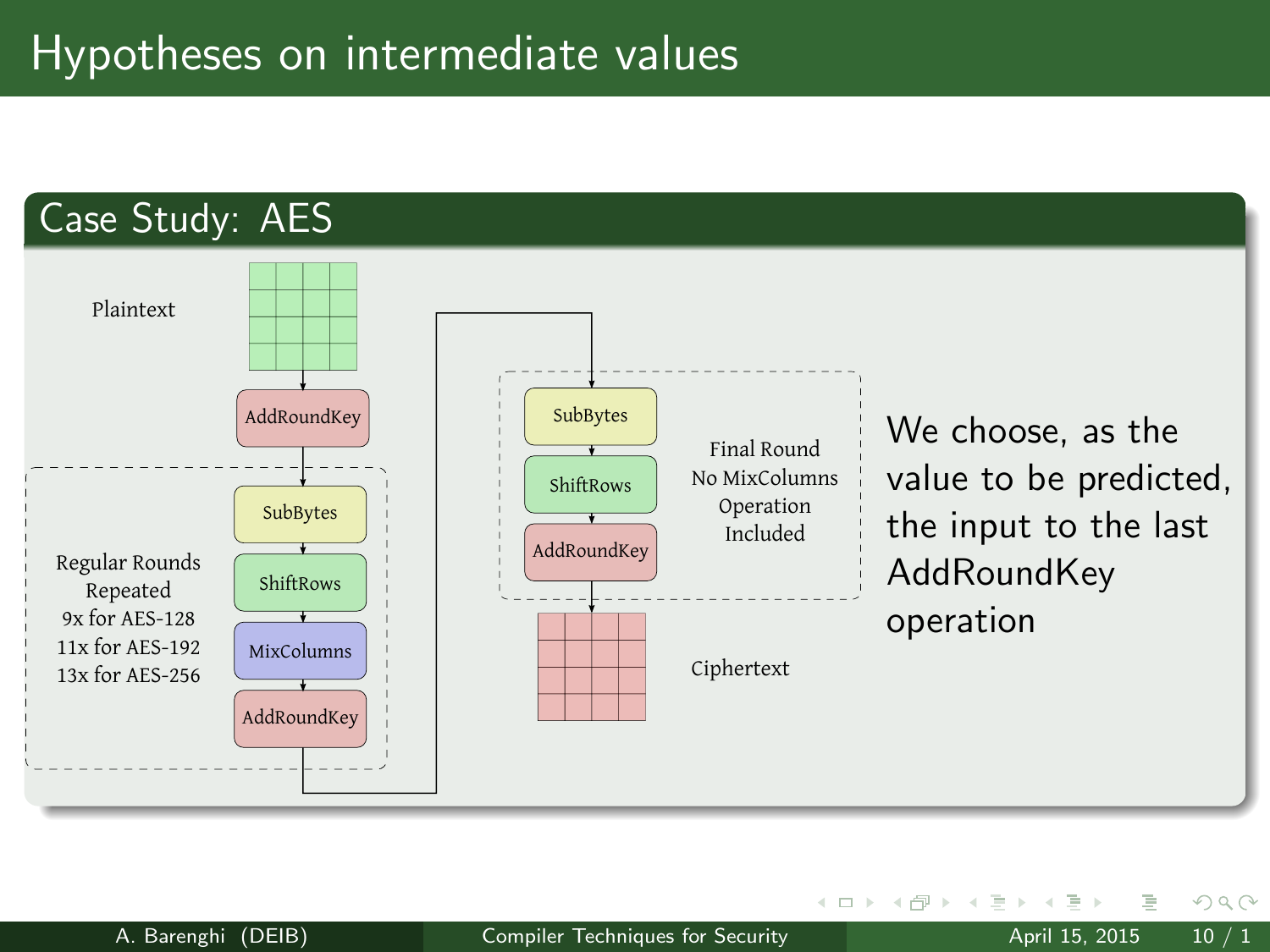# Hypotheses on intermediate values



- A convenient place to make prediction in AES-128 is the last AddRoundKey operation
- Since we know the ciphertext in full, we can predict some values of the state before the ARK, guessing the key bits
- Knowing one bit of the ciphertext, and guessing the value of a 8 key bits we will hypothesise a 8-bits of the cipher state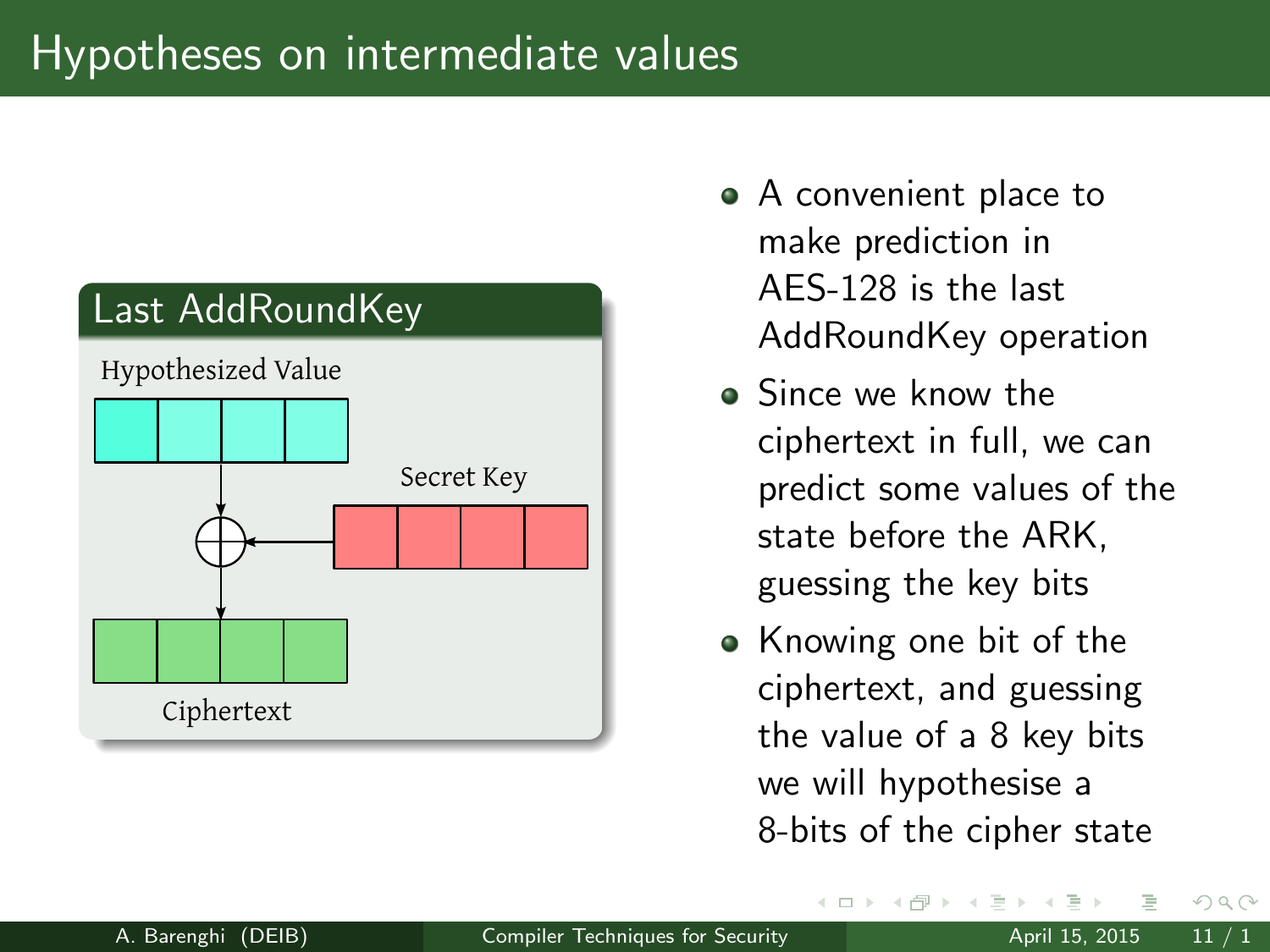# Consumption modelling

- The dynamic power consumption scales linearly with the number of logic gates and the number of wires switching state
- Possible models for dynamic power consumption are:
	- Hamming weight of the predicted value: models the energy necessary to pull up the wires representing the result during the computation
	- Hamming distance between two different state bit values: models the switching activity of the D-latches (one bit registers) when they toggle to store the output of the operation. This model assumes that the previous value contained in the latches is known to the attacker.
- Both models fit reasonably well the dynamic power consumption of the circuit under the assumption that each bit takes the same amount of energy to be computed
- Notable exceptions (f.i. outputs of the DES S-Boxes) may show better correlation with a weighted hamming distance model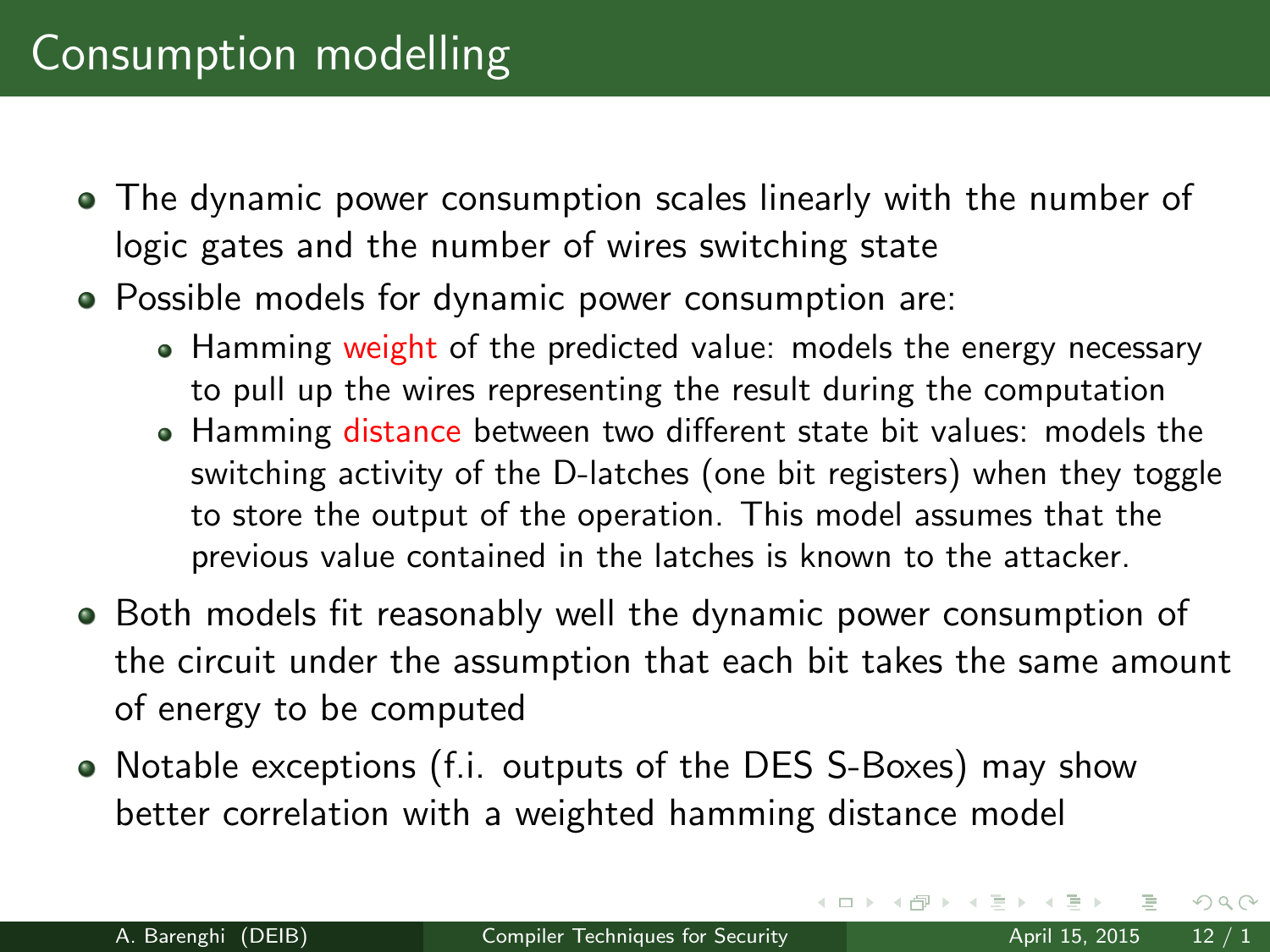- Once the attacker has gathered power measurements and computed power consumption hypotheses for a statistically significant number of inputs ( $\geq$  30), he checks which one is the correct power consumption prediction
- Only the correct power consumption prediction will match the actual behaviour of the device, thus validating the guess on the secret key
- Hypothesis checking can be done through a variety of statistical tools. We will see **Pearson's linear correlation coefficient**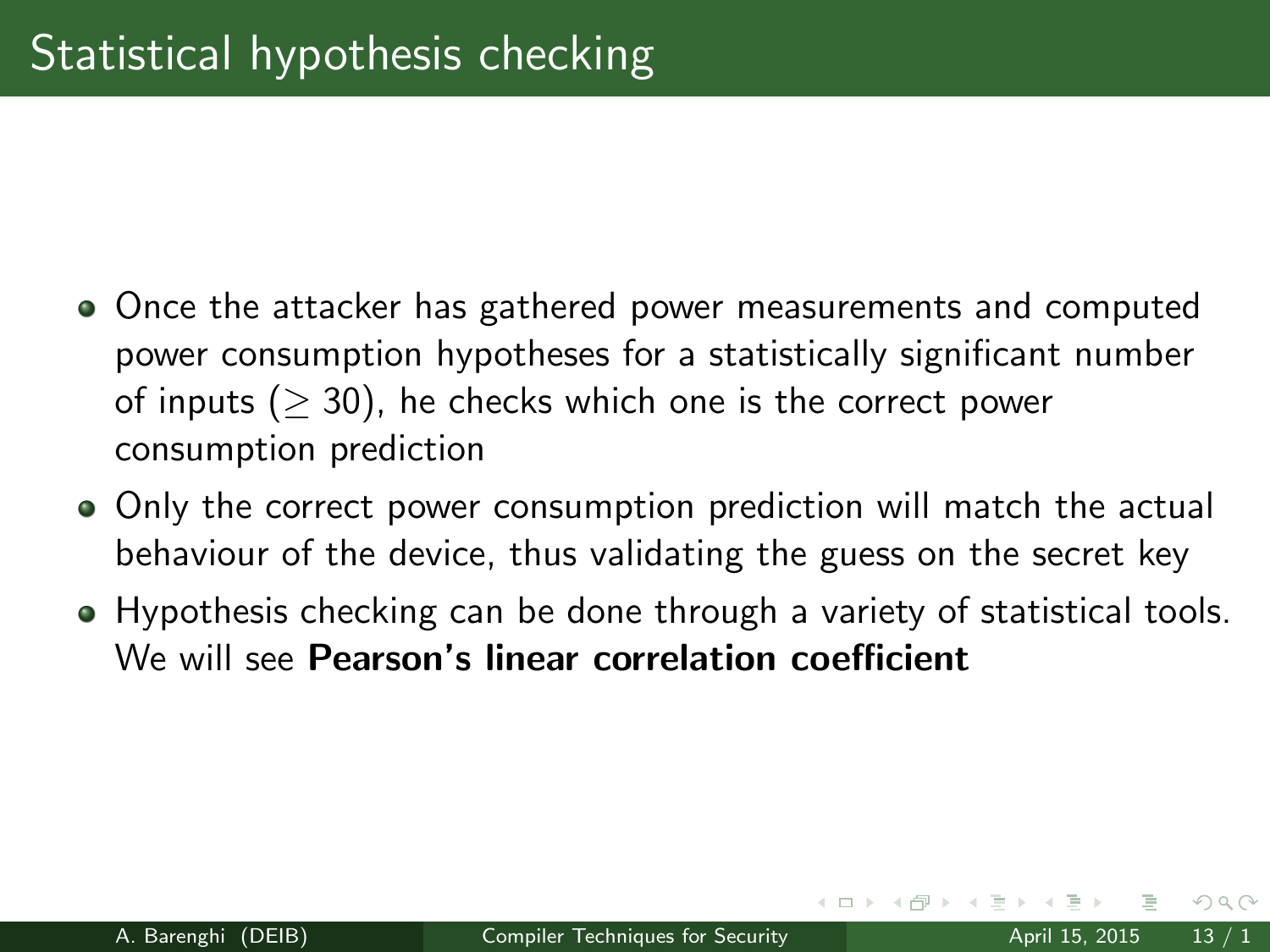# <span id="page-13-0"></span>Hypothesis checking - CPA



Figure: Sample Pearson correlation Coefficients for the attack against AES

 $OQ$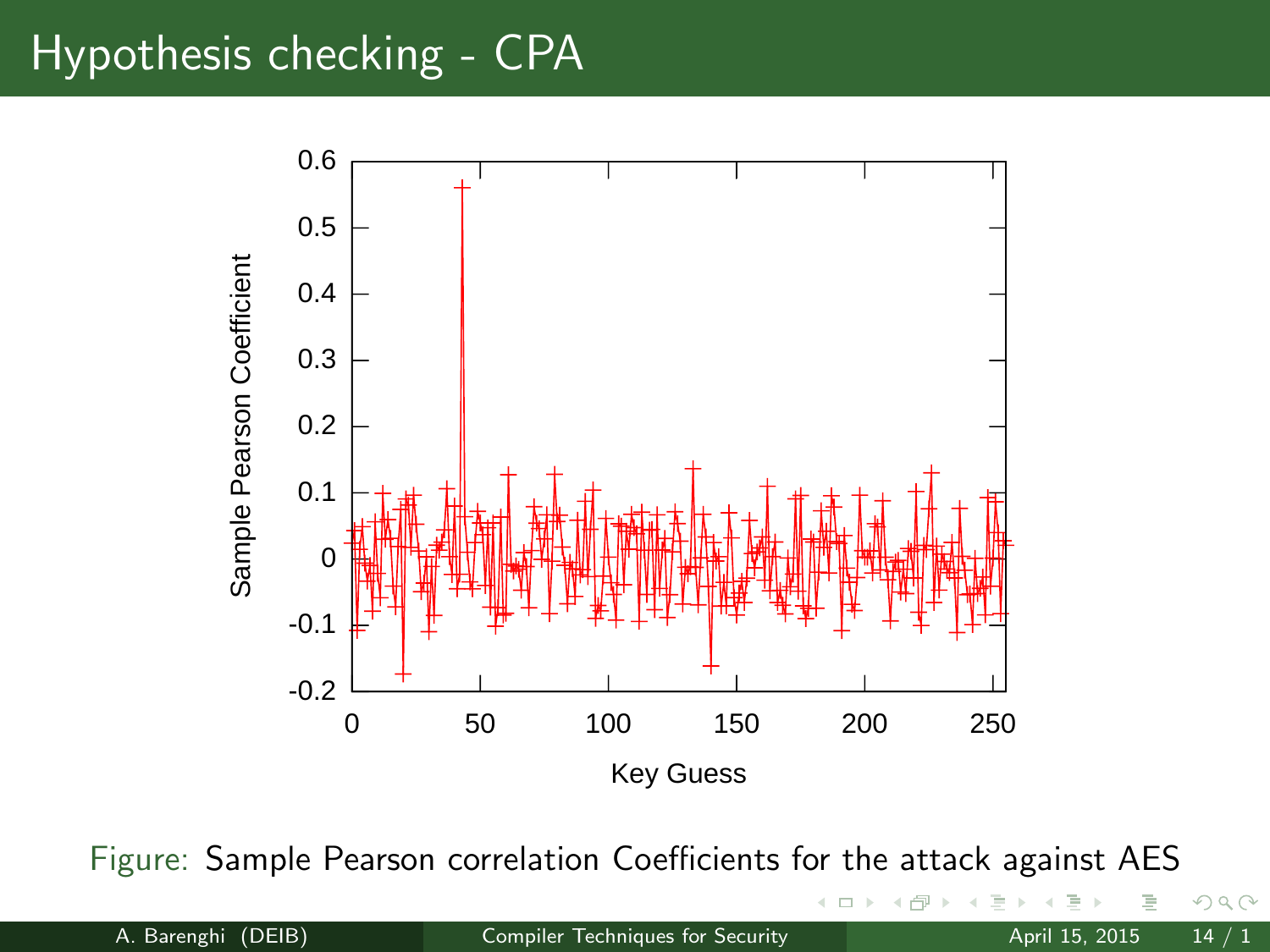## Relaxing Assumptions - Timing



Figure: Sample Pearson coefficients for all the [ti](#page-13-0)[me instants sampled](#page-0-0)

4 0 F  $\sim$ 

A. Barenghi (DEIB) [Compiler Techniques for Security](#page-0-0) **April 15, 2015** 15 / 15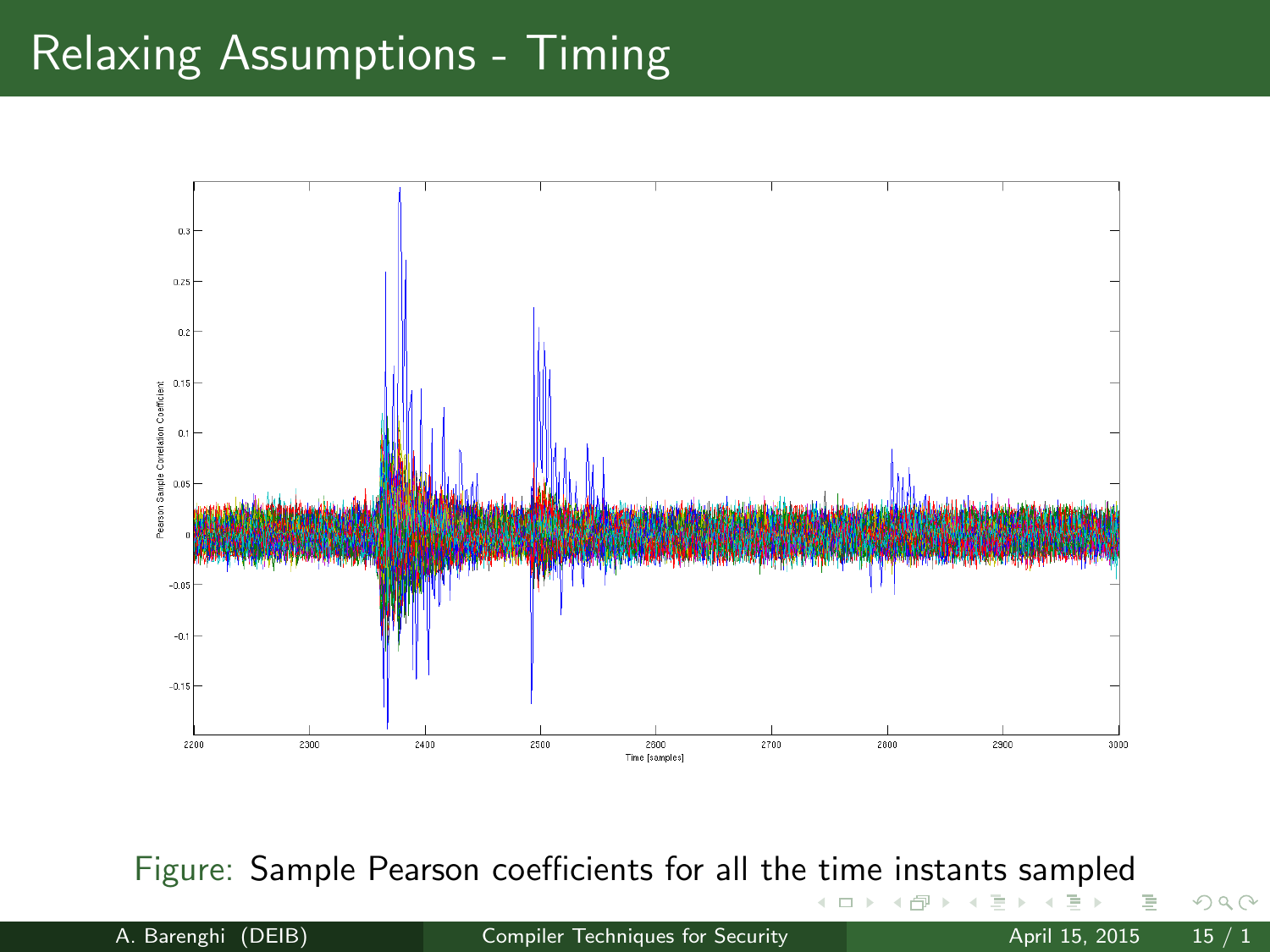## Automating side channel vulnerability analysis

- Definition of a **Security-oriented data-flow analysis** (SDFA) assessing the Instruction Resistance of SW cipher instructions with bit-level accuracy
- **Employ a LLVM pass to assess the instruction resistance without** profiling the power consumption of the underlying platform
- Automated application of provably secure countermeasures only to the instructions needing protection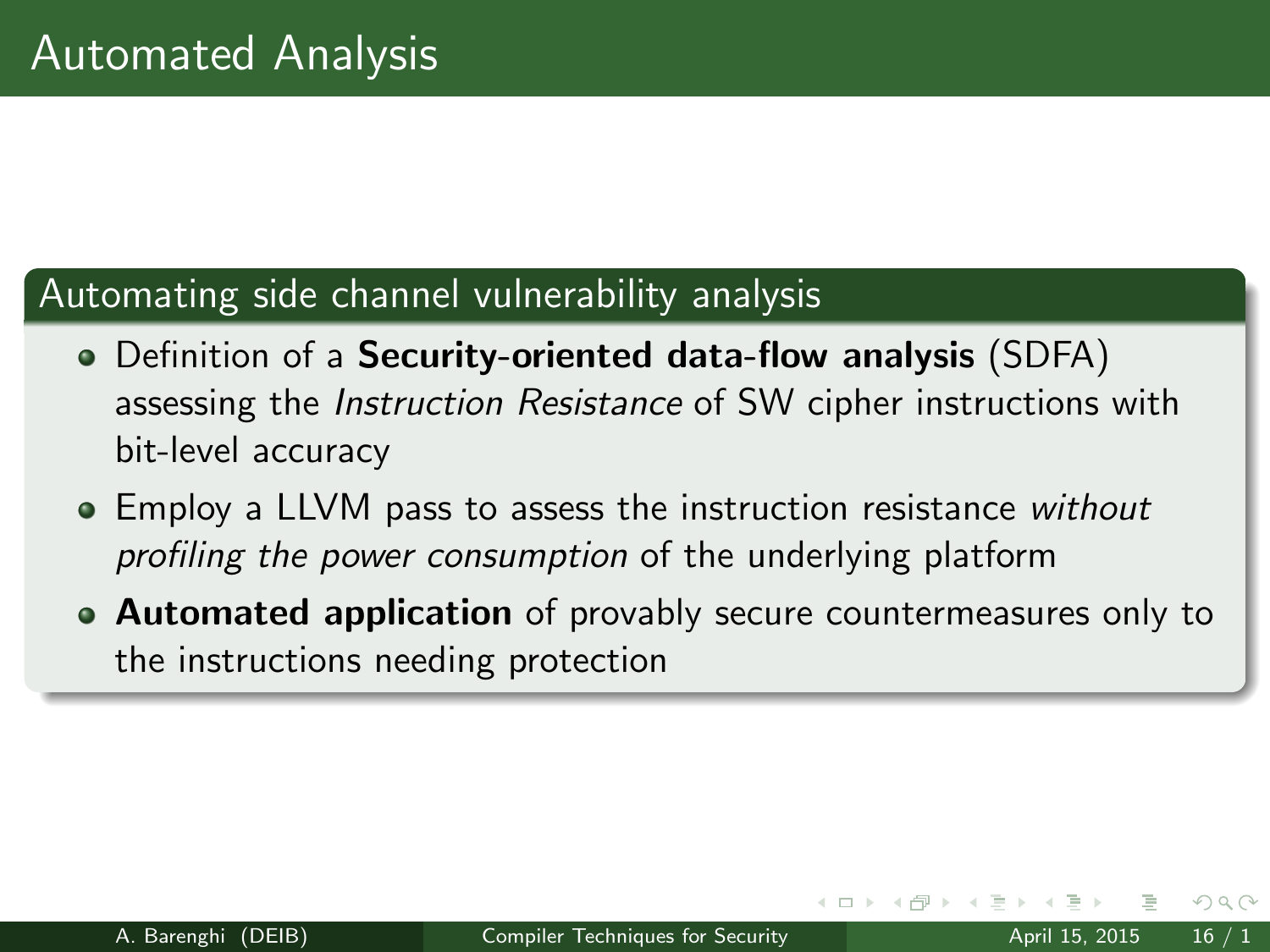## Security-oriented Compiler Pipeline

- LLVM compiler pipeline with specialized passes to perform SDFA and countermeasure application
- Analysis and transformation performed on the LLVM IR

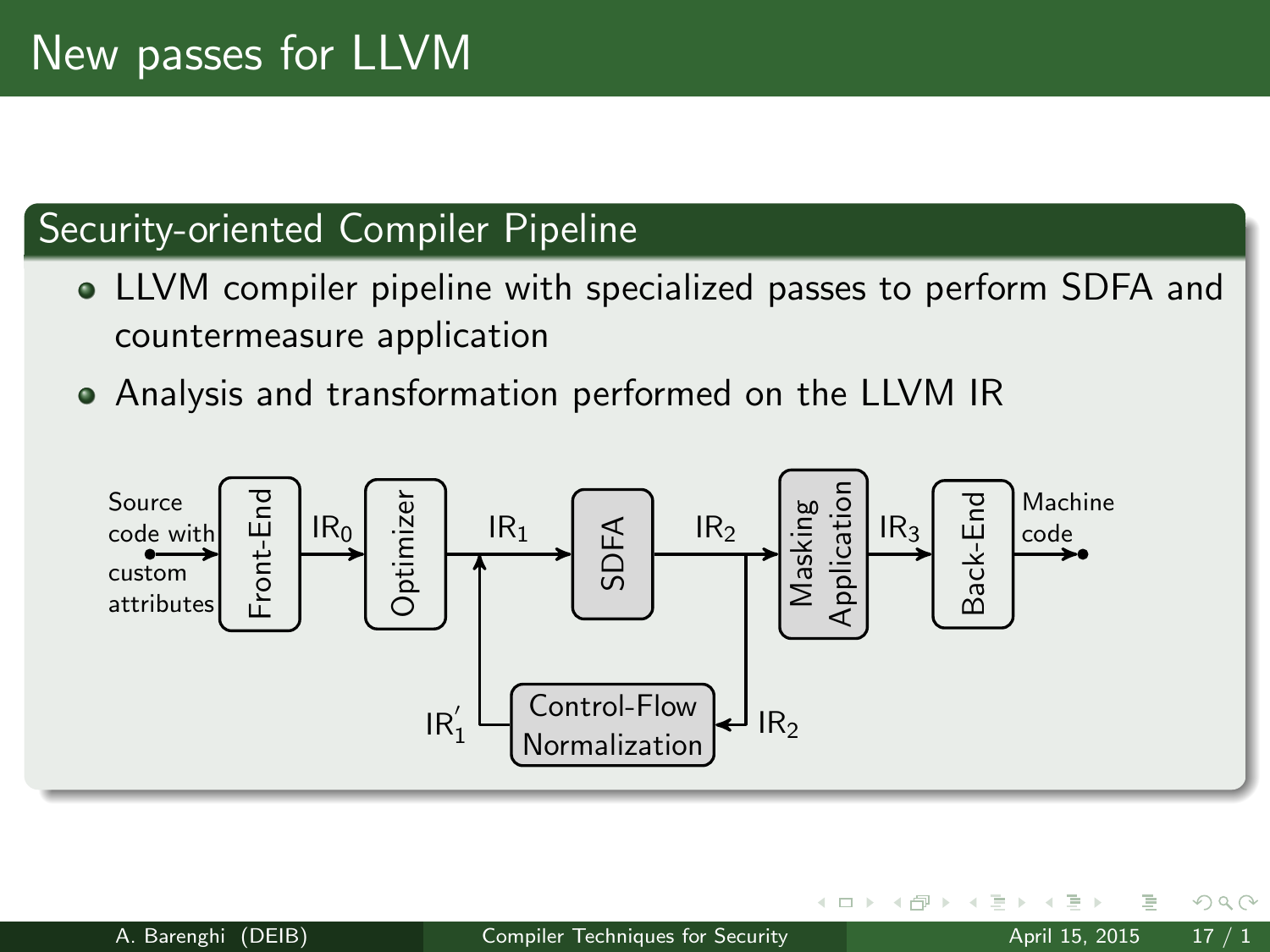# Instruction Resistance

## Definition

Given a generic IR instruction I with a size(I)-bit output value

- The resistance  $\mathcal{R}(I)$  is the minimum number of key material bits influencing any of the output bits of  $I$
- The attacker needs to perform at least  $2^{\mathcal{R}(I)}$  key guesses to predict a bit of the output of  $I$
- If the output of I does not depend on the key:  $\mathcal{R}(I) = \infty$

| Example                                                                               | Key bits influencing the Isb |                       |                     |                                  |                                                              |
|---------------------------------------------------------------------------------------|------------------------------|-----------------------|---------------------|----------------------------------|--------------------------------------------------------------|
| int cipher (int $k$ , int $p$ ) {<br>int $r=10$ ;<br>for (int $i=0; i \le r; ++i$ ) { |                              | 1st                   | 2nd                 | Round<br>3rd                     | $[4th, r-th]$                                                |
| $p = p^k$<br>$p = (p \lt 8   p \gt 24);$<br>return p;                                 | xor<br>sh1<br>ashr<br>or     | $\mathbf 0$<br>8<br>8 | 0.8<br>8.16<br>8.16 | 0, 8, 16<br>8, 16, 24<br>8.16.24 | 0, 8, 16, 24<br>0, 8, 16, 24<br>0, 8, 16, 24<br>0, 8, 16, 24 |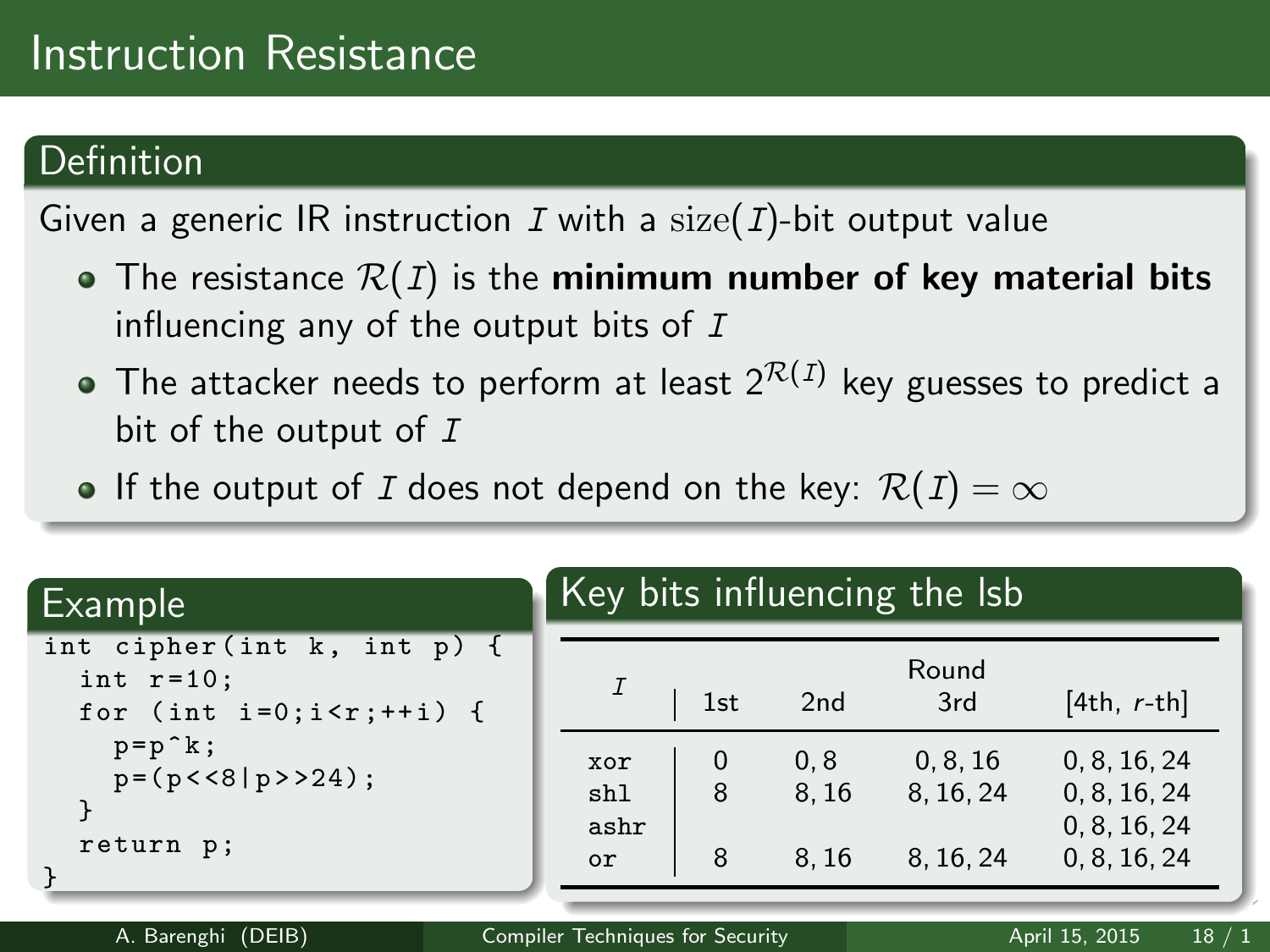### Analysis step by step

- **1** Identify instructions defining key material
- <sup>2</sup> Identify instructions using attacker known material
- <sup>3</sup> Compute instruction resistance via forward SDFA
- <sup>4</sup> Compute instruction resistance via backward SDFA
- **Compute single instruction resistance**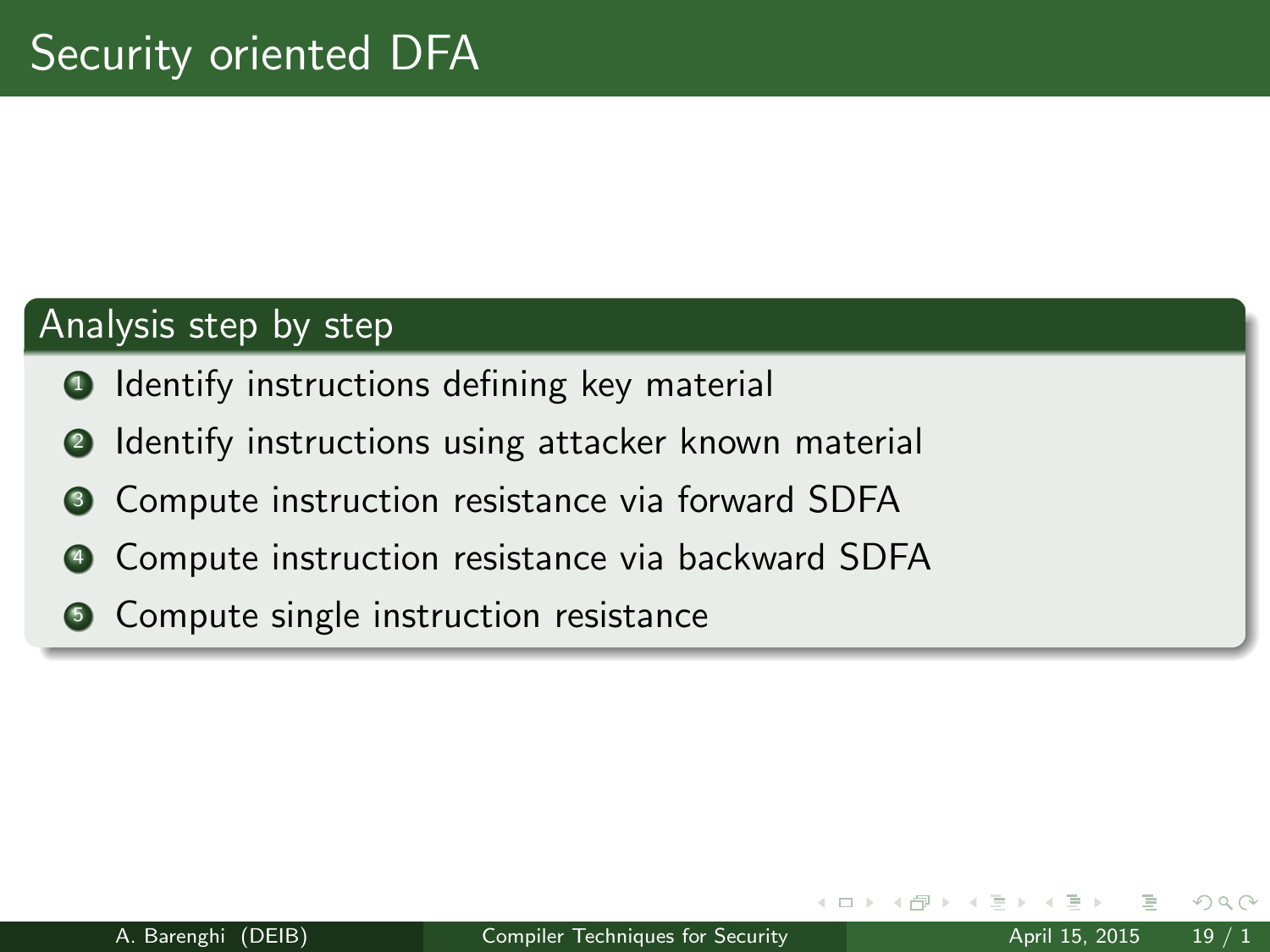### Identify key material

- The first step is to detect which CFG nodes are defining key material (user key  $+$  values derived only from it)
- The variables containing the user key are marked in the source through a language attribute
- Clang lowers the attribute as metadata attached to the load operations of those variables
- The remaining key material nodes are computed adding to the key material node set  $K$  all the CFG nodes using only values defined by instructions in  $K$  until a fixpoint is reached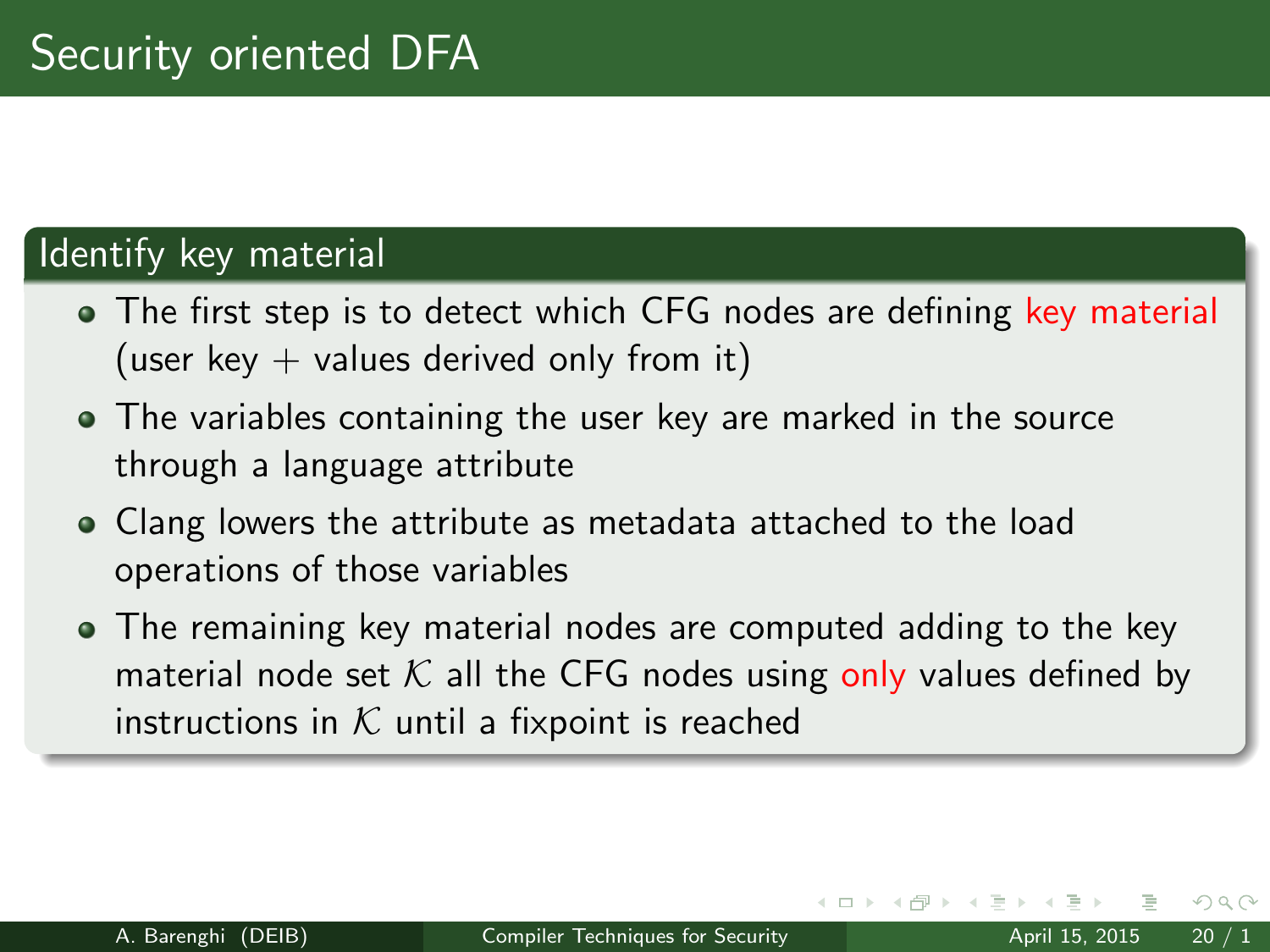#### Identify known material

- The second step is to detect the cipher nodes, i.e. the ones combining key material and inputs
- The plaintext is marked in the source code via a language attribute
- Clang lowers the attribute as metadata attached to the load operations of the plaintext
- $\bullet$  The cipher node set C is initialized with the nodes marked with the metadata and all the CFG nodes which use at least a value defined by an instruction in  $\mathcal C$  are added up to a fixpoint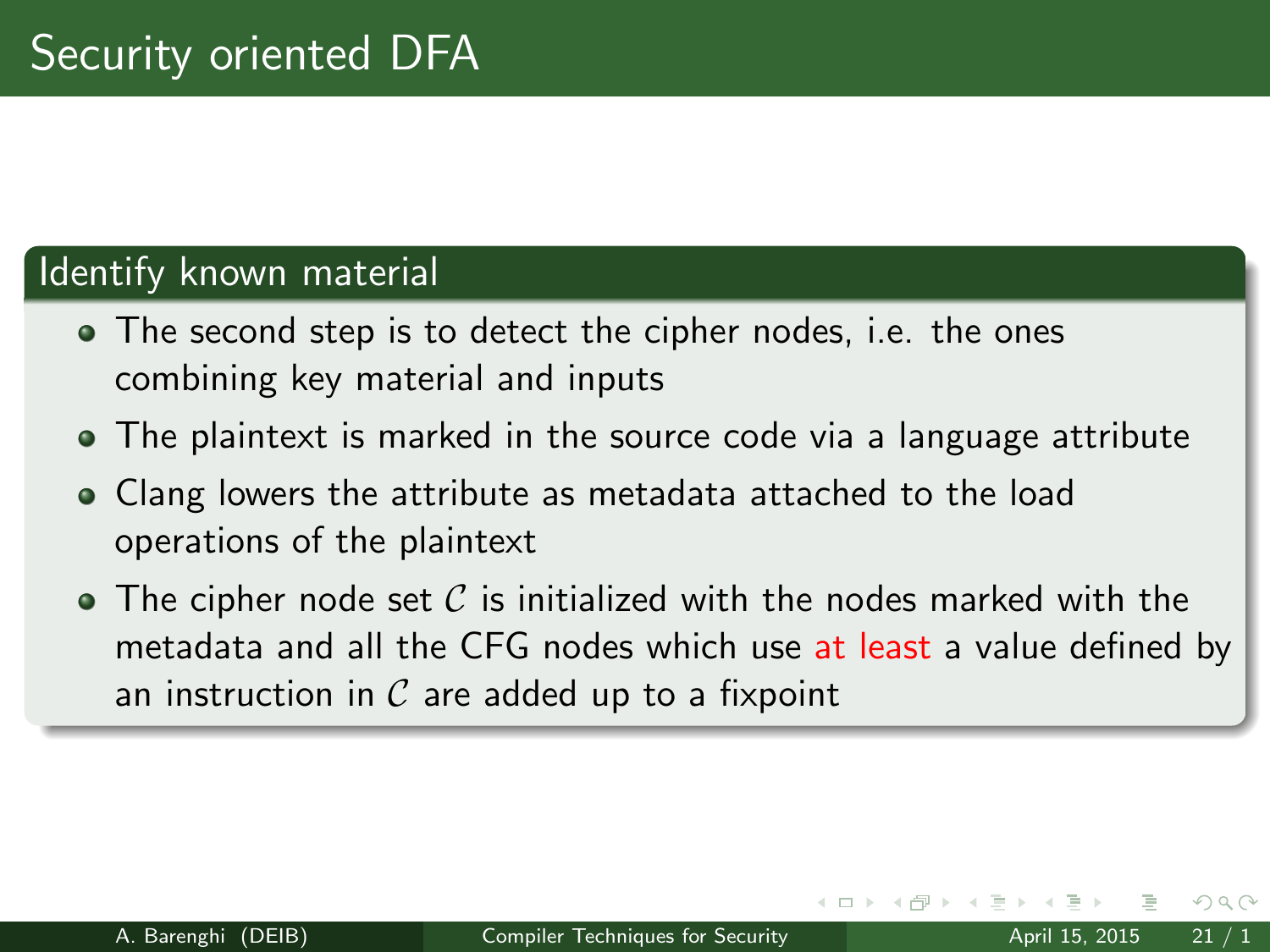## Local SDFA definition

- The forward DFA computes the dependence of each bit of the value defined by an operation from the key material
- The DFA is defined through the usual dataflow equations:

$$
in(I) = \begin{cases} \emptyset, & \text{if } pred(I) = \emptyset \\ out(J), & \text{if } pred(I) = \{J\} \end{cases}
$$
  

$$
out(I) = \mathcal{F}_{op(I)}(in(I))
$$

where  $\mathcal{F}_{op(I)}()$  is a transfer function depending on the nature of I

• The dependencies of a single bit of the output of I from the key material are modeled as a vector of booleans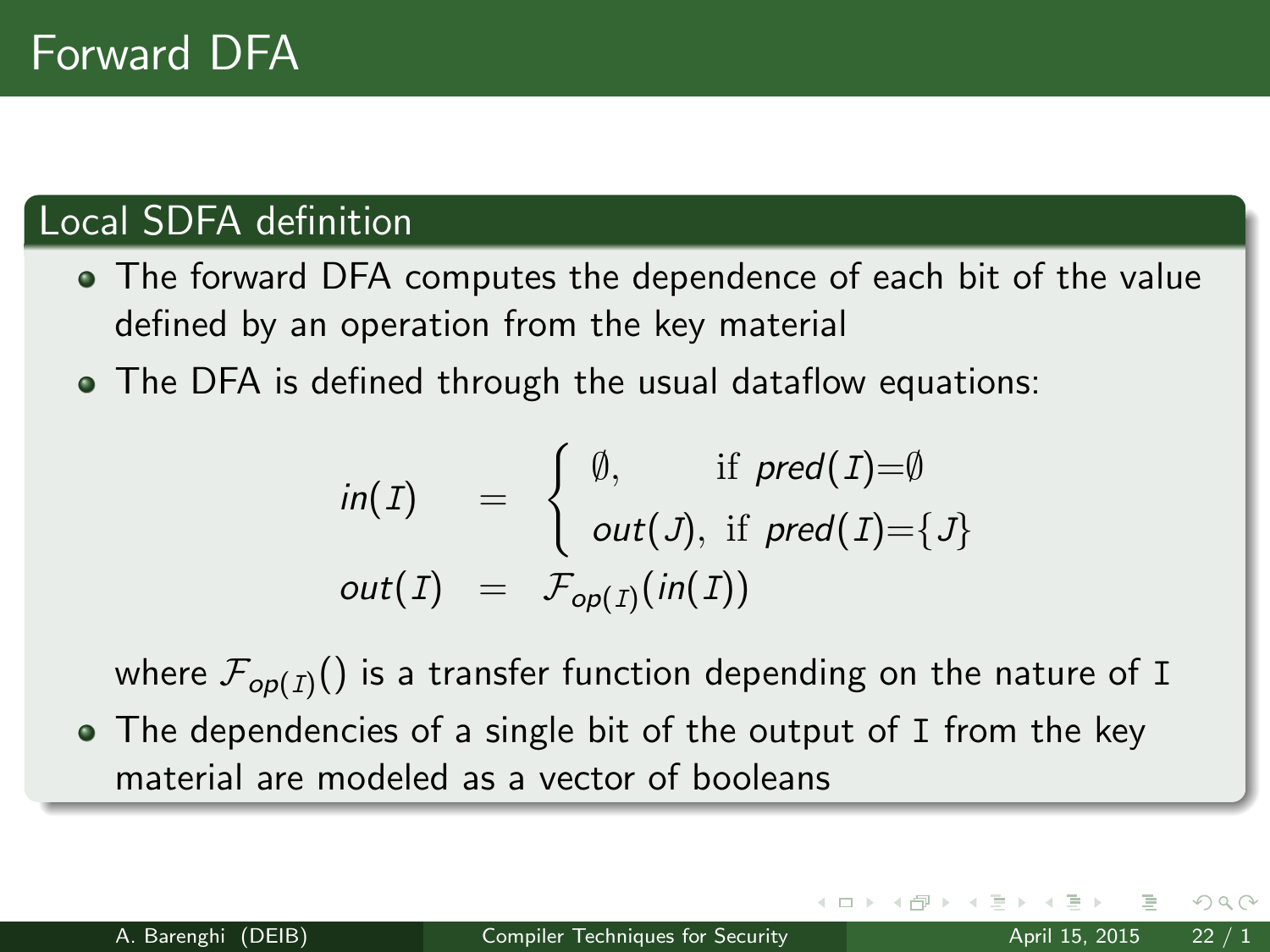## $\ket{\mathcal{F}_{op(I)}}$ () - bitwise operations

- For bitwise instructions combining two values,  $\mathcal{F}_{op(I)}()$  adds the dependencies of the corresponding bits via inclusive or of their boolean vectors
- Bitwise instructions employing an operand are properly dealt with (e.g. masked out bits get their dependencies blanked)
- Load operations of key values simply initialize each bit of the loaded value as depending on itself
- Shifts and arithmetic shifts shift around the boolean vectors of dependencies along with the bits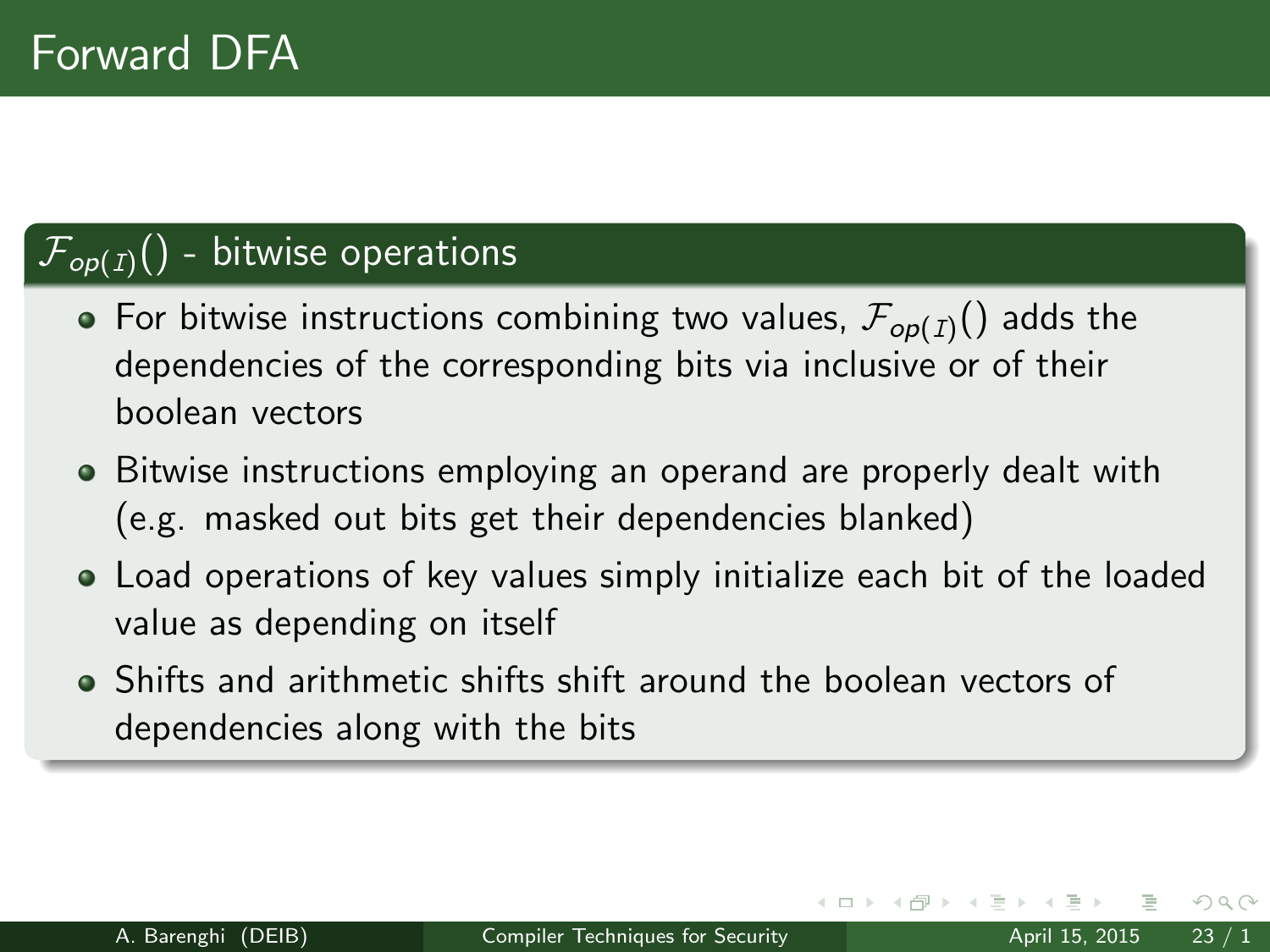## $\mathcal{F}_{oo(1)}()$  - loads and arithmetics

- Load operations from lookup tables (common in block ciphers to compute nonlinear functions), where the index of the loaded value depends on the key diffuse the cumulative dependencies of all the input bits over all the outputs
- Additions and subtractions are considered, through a conservative estimate from a defender point of view, as bitwise operations
- Multiplications and divisions are considered to be diffusing the dependencies of their operand over all the bits of the result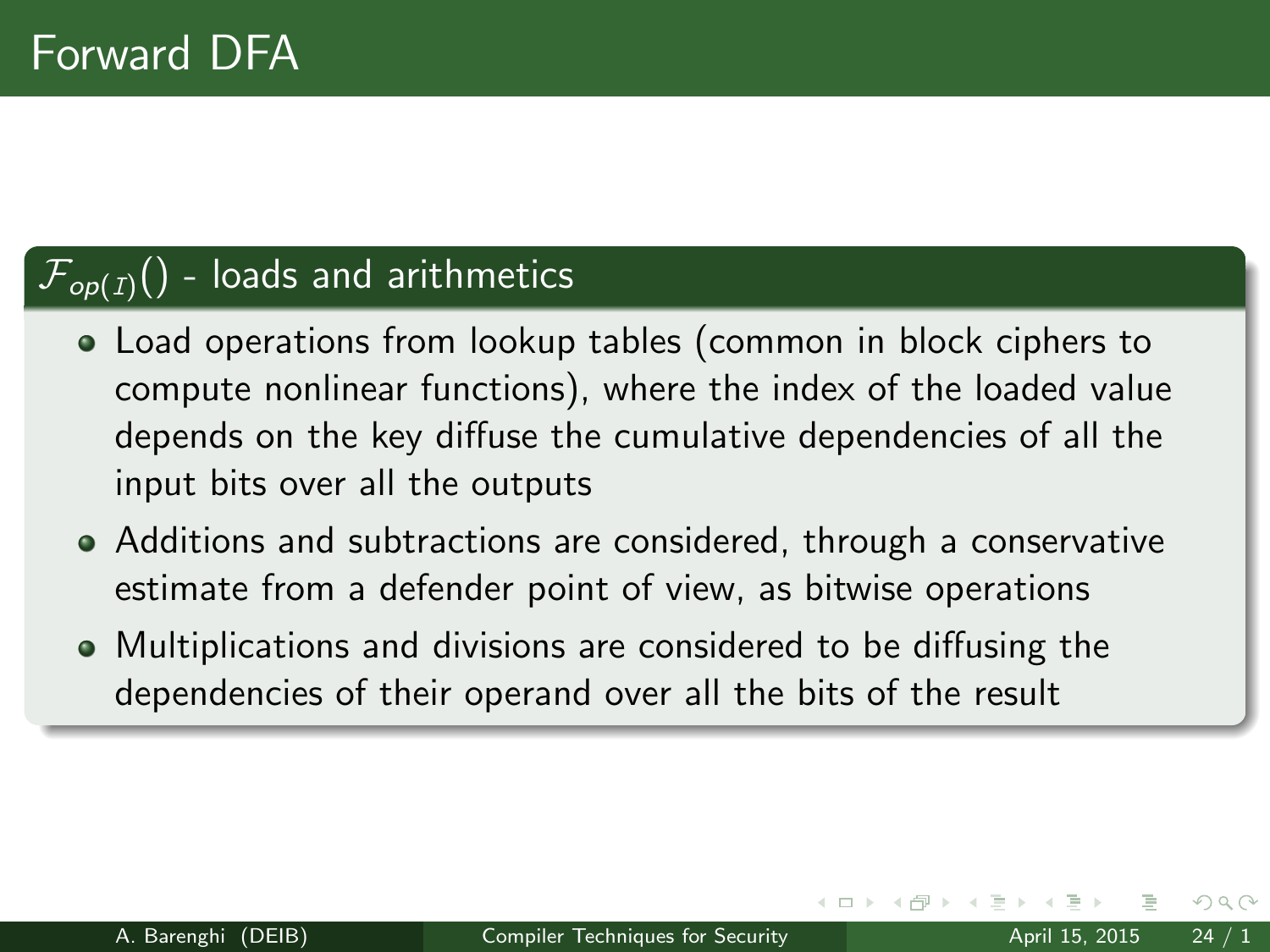## global definition and loop peeling

- To tackle a global SDFA a meet over all paths strategy is employed at control flow convergence points
- However, as this may cause a precision loss in the analysis, loop peeling is applied until the information coming from all the convergent edges is the same
- Conditional constructs, which are seldom appearing in block ciphers, are converted into straight instruction sequences through arithmetic-predication based if-conversion
- Note that in this case, the purpose of the if-conversion is to allow a deterministic analysis, and not to enhance performances, thus it is applied even if the if construct body has a significant size

4 **E** F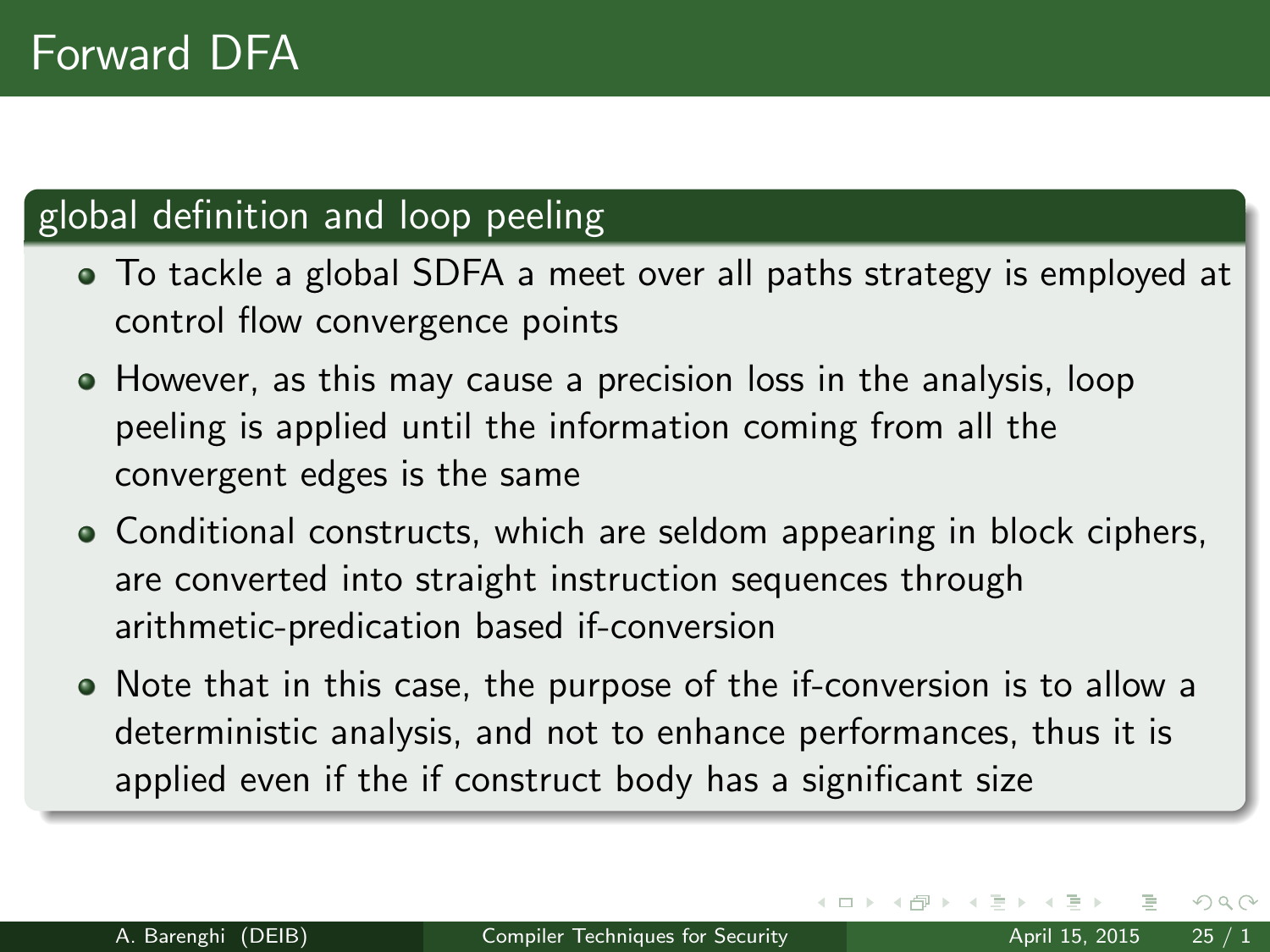#### Same principle, reverse direction

- Since it is possible for an attacker to employ either the inputs or the outputs of a cipher to derive power consumption hypotheses, a Backward SDFA is necessary
- In this case, the starting point for an attacker are the store operations of the ciphertext
- The analysis is defined in a similar way to the Forward DFA, simply taking care of mirroring the effect of the dataflow equations
- loop peeling and if-conversions are applied in this case too (basically, the same normalized form employed for the forward SDFA is employed)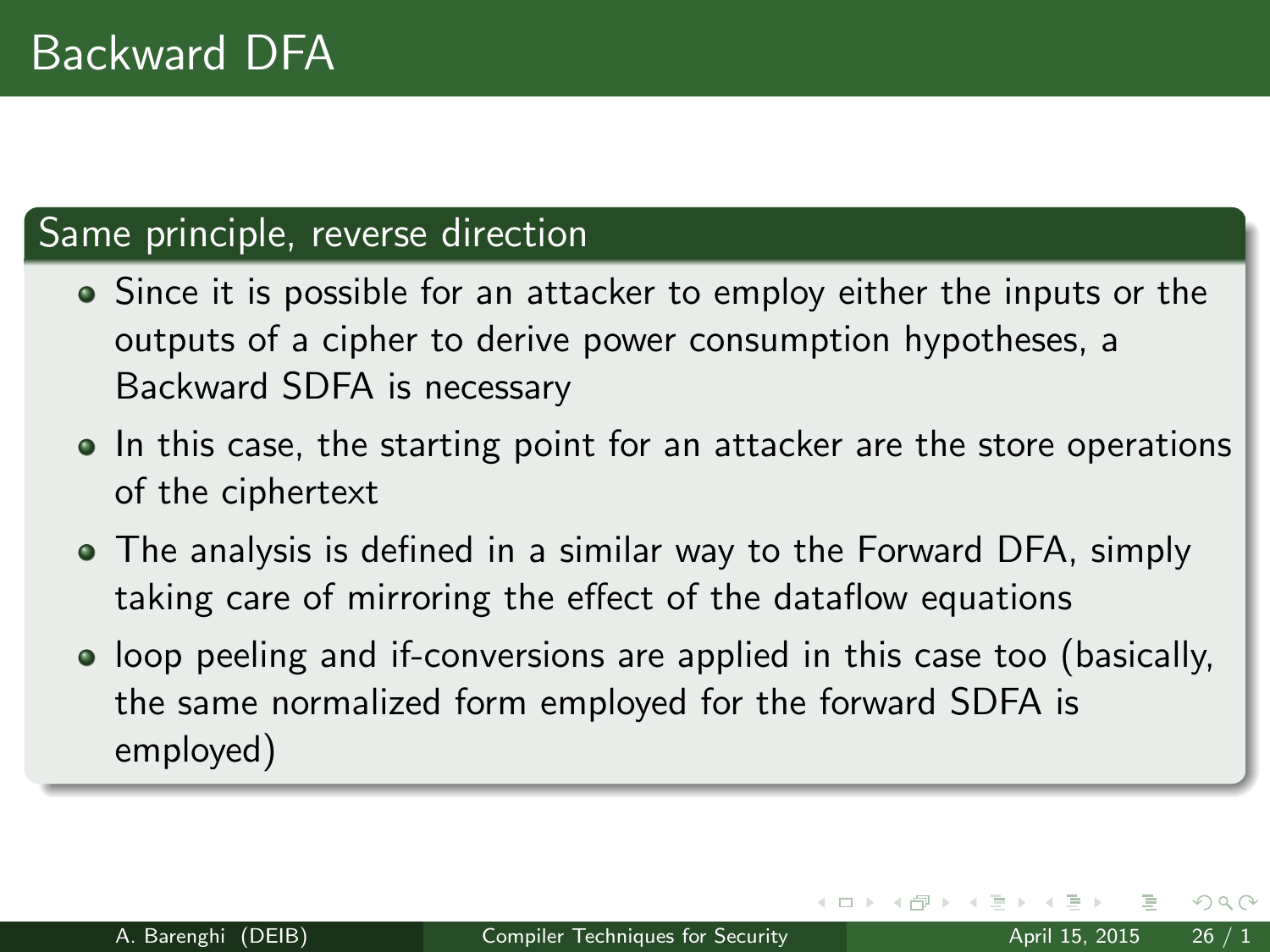#### Results

- Once both the forward and backward SDFA are run, all the information on key dependencies is available
- **If desired, the cipher implementer can examine the dependencies in** detail
- $\bullet$  To extract the instruction resistance  $\mathcal{R}(I)$  the analysis
	- Counts the number of key bits on which an output bit depends according to both Forward SDFA and Backward SDFA
	- Selects the minimum amount of key bit dependencies among all the output bits of the operation as the resistance for I
- Instruction with a resistance level below a sensible threshold (e.g. 80) bits) are the ones which should be protected